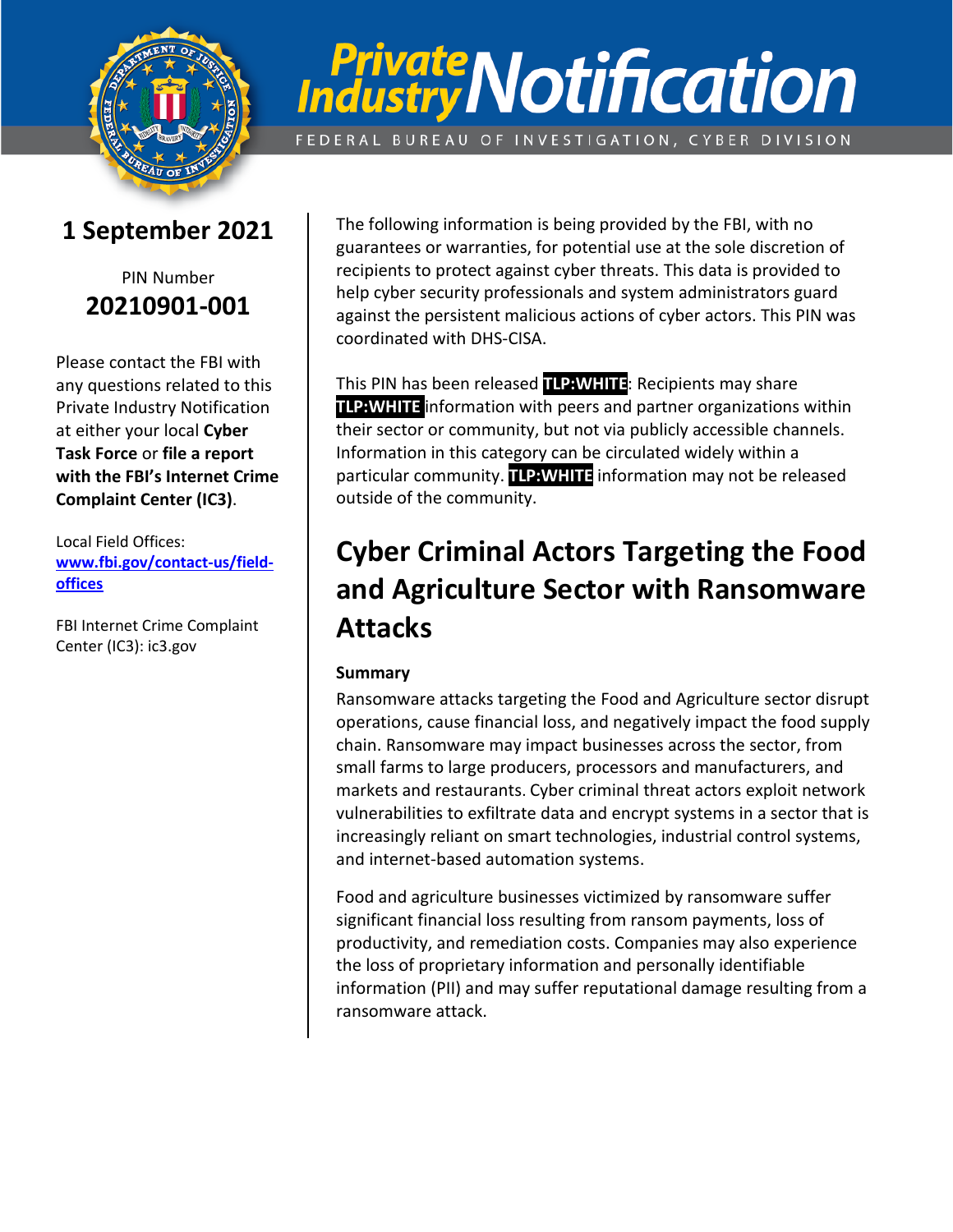

# **TLP:WHITE Private Notification** FEDERAL BUREAU OF INVESTIGATION, CYBER DIVISION

#### **Threat Overview**

The Food and Agriculture sector is among the critical infrastructure sectors increasingly targeted by cyber attacks. As the sector moves to adopt more smart technologies and internet of things (IoT) processes the attack surface increases. Larger businesses are targeted based on their perceived ability to pay higher ransom demands, while smaller entities may be seen as soft targets, particularly those in the earlier stages of digitizing their processes, according to a private industry report.

In a ransomware attack, victims' files are encrypted and made unavailable, and the attacker demands a payment for the decryption tool and key. As of 2019, sensitive data files are commonly exfiltrated prior to encryption, and the attacker demands a payment not to publish the sensitive data on a "name-and-shame" website. This double extortion potentially gives the attacker more leverage to ensure payment, based on the potential damage caused by a significant data breach of sensitive information. Threat actors may apply additional coercive tactics such as convincing media organizations to write stories on victim security incidents, harassing employees by phone, notifying business partners of data theft, and conducting distributed denial of service attacks to further disrupt operations. According to a private industry report, cyber actors may gradually broaden their attack from just information technology (IT) and business processes to also include the operational technology (OT) assets, which monitor and control physical processes, impacting industrial production regardless of whether the malware was deployed in IT or OT systems.

The impact of ransomware attacks continues to grow. From 2019 to 2020, the average ransom demand doubled and the average cyber insurance payout increased by 65 percent from 2019 to 2020. The highest observed ransom demand in 2020 was \$23 million USD, according to a private industry report. According to the 2020 IC3 Report, IC3 received 2,474 complaints identified as ransomware with adjusted losses of over \$29.1 million across all sectors. Separate studies have shown 50-80 percent of victims that paid the ransom experienced a repeat ransomware attack by either the same or different actors. Although cyber criminals use a variety of techniques to infect victims with ransomware, the most common means of infection are email phishing campaigns, Remote Desktop Protocol (RDP) vulnerabilities, and software vulnerabilities.

Examples of ransomware attacks impacting food and agriculture sector businesses include the following:

• In July 2021, a US bakery company lost access to their server, files, and applications, halting their production, shipping, and receiving as a result of Sodinokibi/REvil ransomware which was deployed through software used by an IT support managed service provider (MSP). The bakery company was shut down for approximately one week, delaying customer orders and damaging the company's reputation.

#### **TLP:WHITE**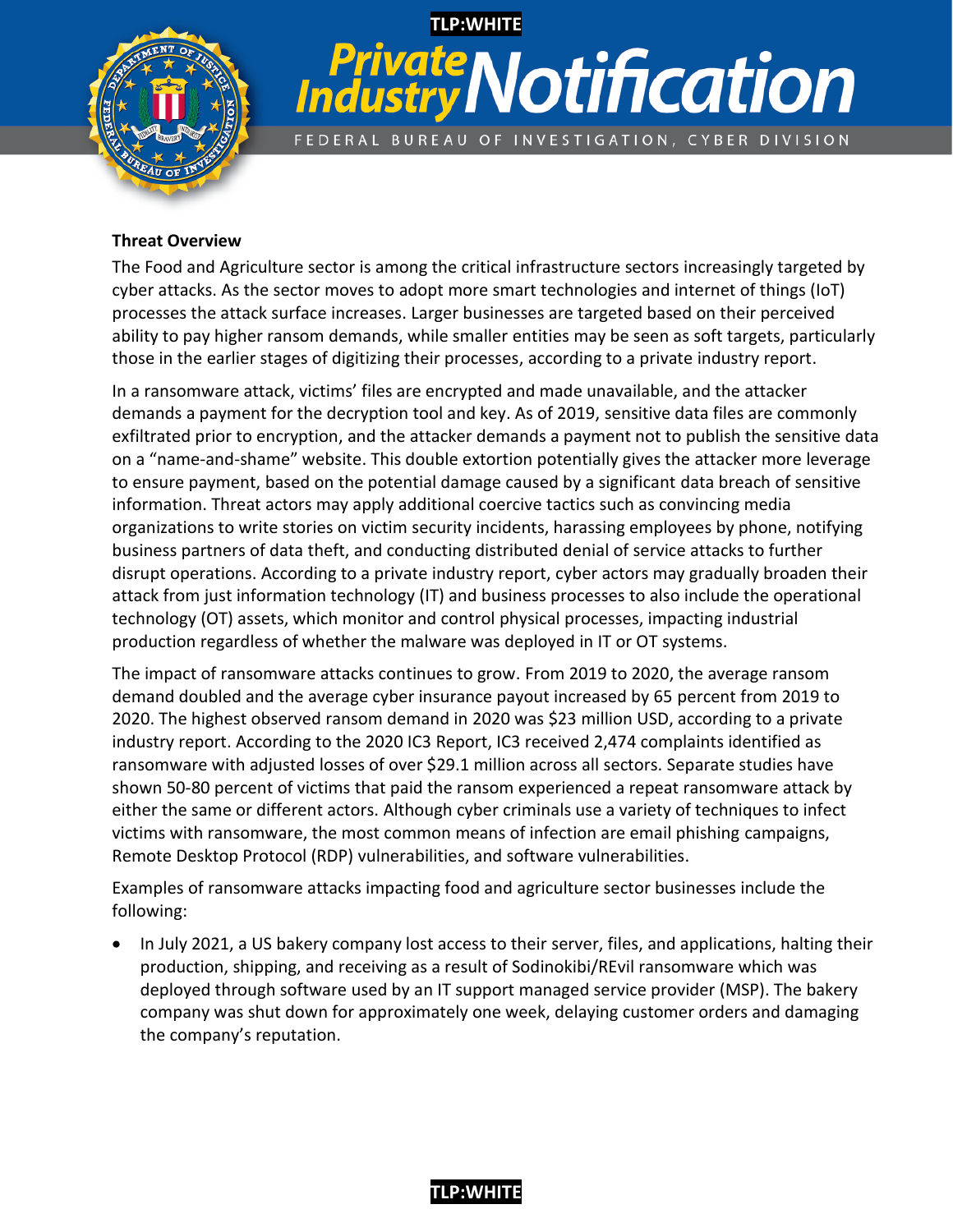

# **TLP:WHITE Private Notification** FEDERAL BUREAU OF INVESTIGATION, CYBER DIVISION

- In May 2021, cyber actors using a variant of the Sodinokibi/REvil ransomware compromised computer networks in the US and overseas locations of a global meat processing company, which resulted in the possible exfiltration of company data and the shutdown of some US-based plants for several days. The temporary shutdown reduced the number of cattle and hogs slaughtered, causing a shortage in the US meat supply and driving wholesale meat prices up as much as 25 percent, according to open source reports.
- In March 2021, a US beverage company suffered a ransomware attack that caused significant disruption to its business operations, including its operations, production, and shipping. The company took its systems offline to prevent the further spread of malware, directly impacting employees who were unable to access specific systems, according to open source reports.
- In January 2021, a ransomware attack against an identified US farm resulted in losses of approximately \$9 million due to the temporary shutdown of their farming operations. The unidentified threat actor was able to target their internal servers by gaining administrator level access through compromised credentials.
- In November 2020, a US-based international food and agriculture business reported it was unable to access multiple computer systems tied to their network due to a ransomware attack conducted by OnePercent Group threat actors using a phishing email with a malicious zip file attachment. The cybercriminals downloaded several terabytes of data through their identified cloud service provider prior to the encryption of hundreds of folders. The company's administrative systems were impacted. The company did not pay the \$40 million ransom and was able to successfully restore their systems from backups.

#### **Recommended Mitigations**

Cyber criminal threat actors will continue to exploit network system vulnerabilities within the food and agriculture sector. The following steps can be implemented to mitigate the threat and protect against ransomware attacks:

- Regularly back up data, air gap, and password protect backup copies offline. Ensure copies of critical data are not accessible for modification or deletion from the system where the data resides.
- Implement network segmentation.
- Implement a recovery plan to maintain and retain multiple copies of sensitive or proprietary data and servers in a physically separate, segmented, secure location (i.e., hard drive, storage device, the cloud).
- Install updates/patch operating systems, software, and firmware as soon as they are released.
- Use multifactor authentication with strong pass phrases where possible.

#### **TLP:WHITE**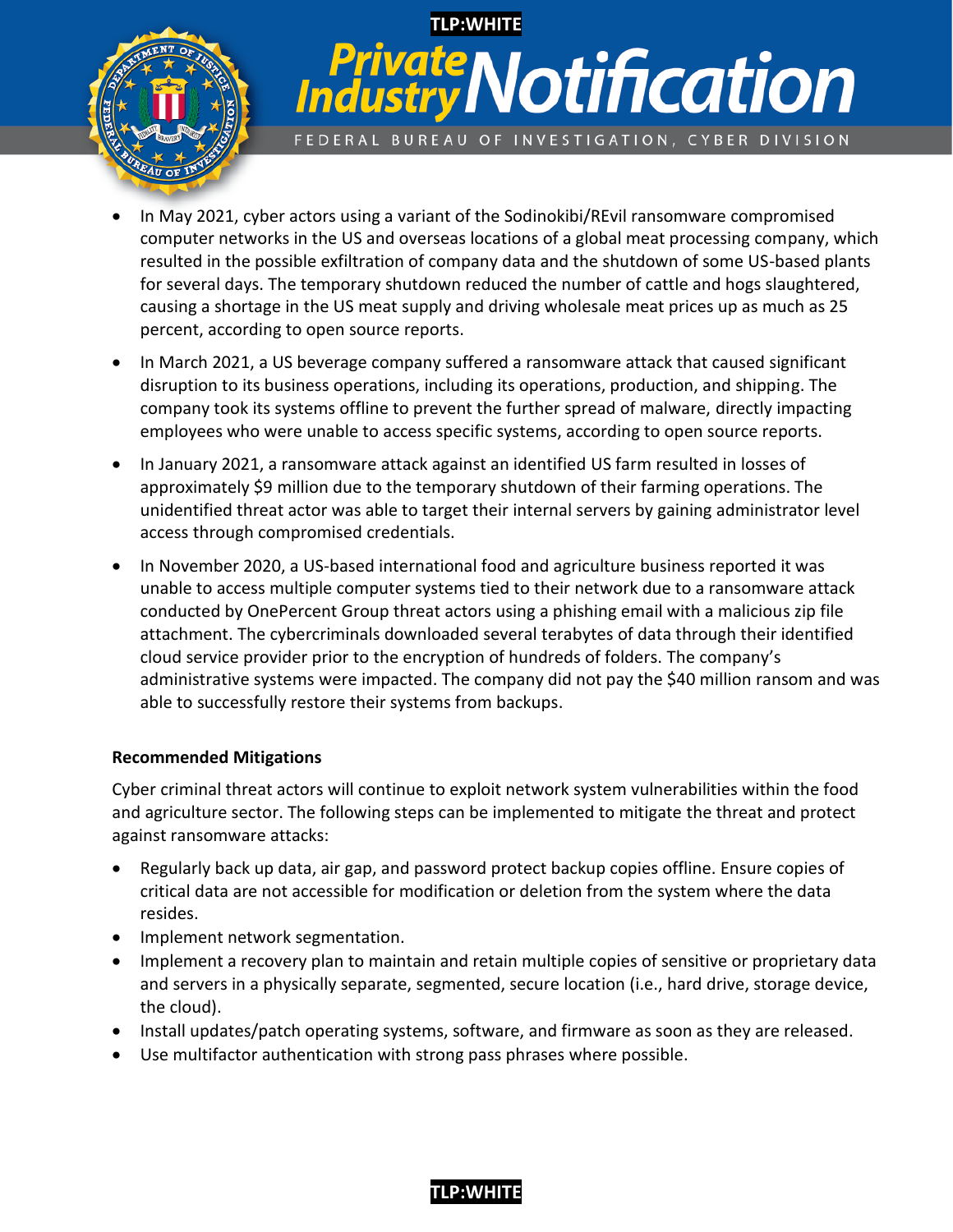

## **TLP:WHITE vate Notification Indust** FEDERAL BUREAU OF INVESTIGATION, CYBER DIVISION

- Use strong passwords and regularly change passwords to network systems and accounts, implementing the shortest acceptable timeframe for password changes. Avoid reusing passwords for multiple accounts.
- Disable unused remote access/RDP ports and monitor remote access/RDP logs.
- Require administrator credentials to install software.
- Audit user accounts with administrative privileges and configure access controls with least privilege in mind.
- Install and regularly update anti-virus and anti-malware software on all hosts.
- Only use secure networks and avoid using public Wi-Fi networks. Consider installing and using a VPN.
- Consider adding an email banner to messages coming from outside your organizations.
- Disable hyperlinks in received emails.
- Focus on cyber security awareness and training. Regularly provide users with training on information security principles and techniques as well as overall emerging cybersecurity risks and vulnerabilities (i.e. ransomware and phishing scams).

For additional information on ransomware, see also:

- FLASH-CU-000149-MW "Indicators of Compromise Associated with OnePercent Group Ransomware" (TLP: WHITE)
- FLASH-CU-000145-MW "Indicators Associated with Avaddon Ransomware" (TLP:GREEN)
- FLASH-CP-000147-MW-Conti "Conti Ransomware Attacks Impact Healthcare and First Responder Networks" (TLP:WHITE)
- JCA-AA21-131A-Darkside "Darkside Ransomware: Best Practices for Preventing Business Disruption from Ransomware Attacks" (TLP:WHITE)
- FLASH-MU-000146-MW-DARKSIDE "Indicators of Compromise Associated with Darkside Ransomware" (TLP:GREEN)
- FLASH-MU-000144-MW-Nefilim "Indicators of Compromise Associate with Nefilim Ransomware" (TLP:GREEN)
- FLASH-CU-000143-MW-Mamba-Ransomware "Mamba Ransomware Weaponizing DiskCryptor" (TLP:WHITE)
- FLASH-CP-000142-MW-PYSA-Ransomware "Increase in PYSA Ransomware Targeting Education Institutions" (TLP:WHITE)

#### **Information Requested**

The FBI is seeking any information that can be shared, to include boundary logs showing communication to and from foreign IP addresses, Bitcoin wallet information, the decryptor file, and/or a benign sample of an encrypted file. The FBI does not encourage paying ransoms. Payment does not guarantee files will be recovered. It may also embolden adversaries to target additional

#### **TLP:WHITE**